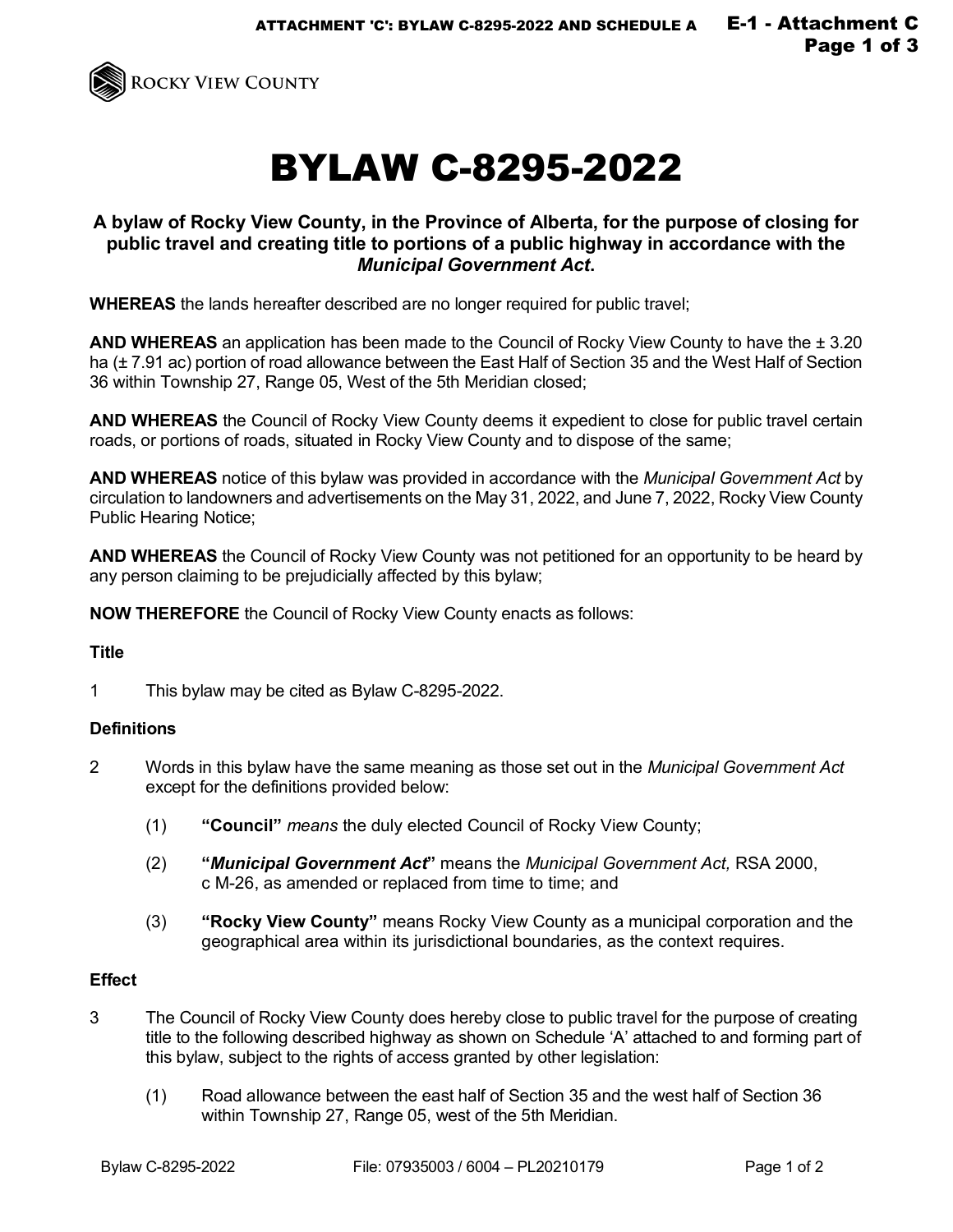

### **Effective Date**

4 Bylaw C-8295-2022 is passed and comes into full force and effect when it receives approval from the Minister of Transportation and receives third reading and is signed in accordance with the *Municipal Government Act*.

| PUBLIC HEARING HELD this           | _______ day of __________, 2022       |  |
|------------------------------------|---------------------------------------|--|
| <b>READ A FIRST TIME this</b>      | ________ day of ___________, 20__     |  |
| APPROVED BY ALBERTA TRANSPORTATION |                                       |  |
|                                    | Minister of Transportation            |  |
|                                    | Approval valid for ___________ months |  |
| <b>READ A SECOND TIME this</b>     | ________ day of ___________, 20__     |  |
| READ A THIRD AND FINAL TIME this   |                                       |  |
|                                    |                                       |  |
|                                    | Mayor                                 |  |
|                                    | Chief Administrative Officer          |  |

\_\_\_\_\_\_\_\_\_\_\_\_\_\_\_\_\_\_\_\_\_\_\_\_\_\_\_\_\_\_\_ Date Bylaw Signed